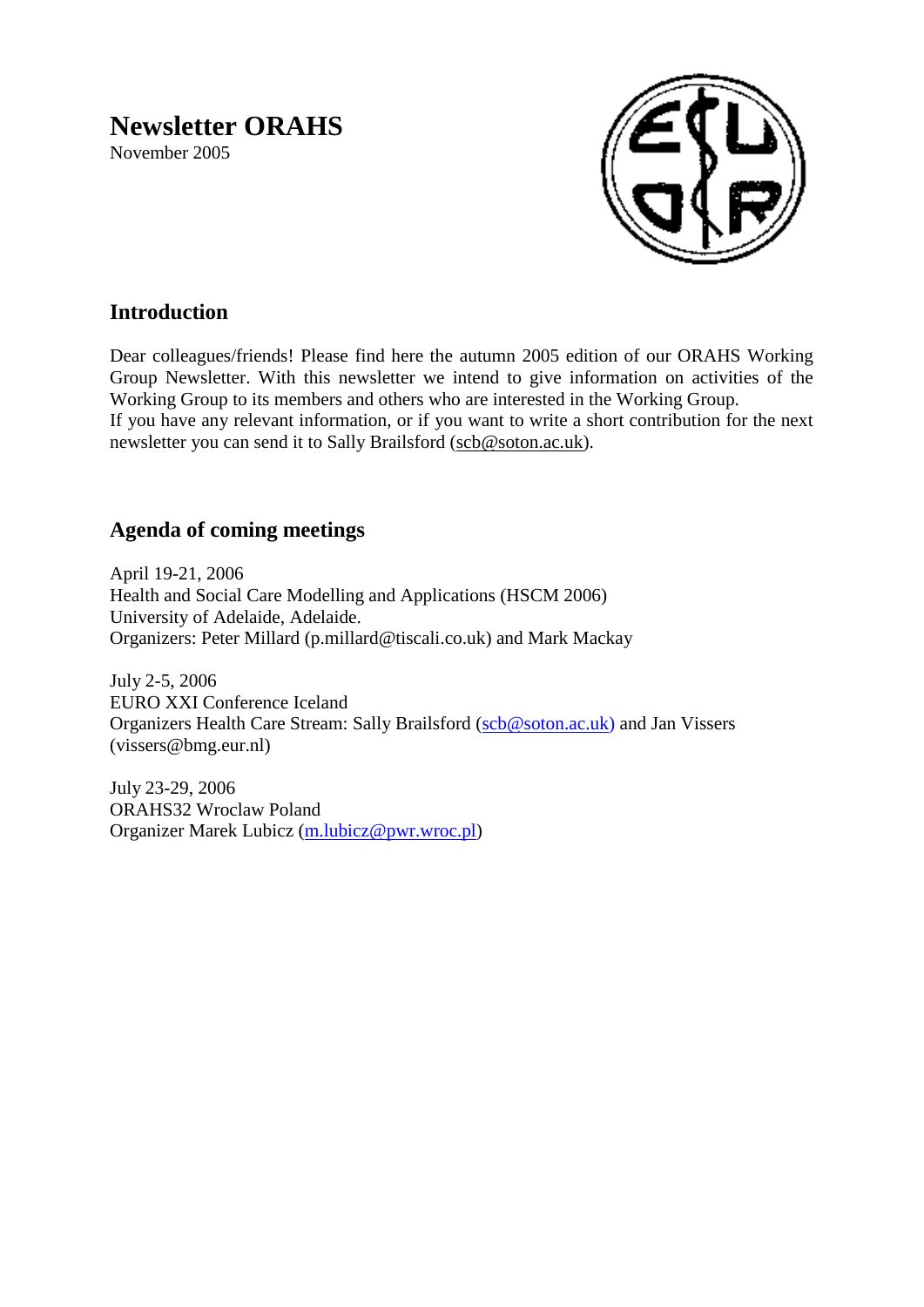## **ORAHS 2005 Meeting in Southampton**

*(report by Sally Brailsford)*



The 31st meeting of the EURO Working Group

"OR applied to Health Services" took place in

Southampton UK, 31st July till  $5<sup>th</sup>$  of August 2005 at the University of Southampton. The theme of the meeting was "OR for Health Policy: Making Better Decisions".

There is a long tradition of OR healthcare modelling at the University of Southampton, so an ORAHS meeting here was long overdue. A unique feature of ORAHS 31 was that it ran in parallel with the second week or a EURO Summer Institute (ESI) on "OR in Health". 48 ORAHS delegates joined the 35 ESI participants who attended the first week. All these ESI participants are now members of ORAHS and the ESI papers are currently being considered for a special issue of EJOR. In total, there were 83 scientific participants, from 21 countries, and together with the accompanying persons this made a total of 99 (and an extra 11 people at the banquet) – surely a record.

Ed Kaplan from Yale had initially agreed to be a keynote speaker, but withdrew for political reasons and Yasar Ozcan from Virginia Commonwealth University, USA, kindly agreed to step in at short notice. The other speakers in week 1, the ESI week, were all ORAHS stalwarts and international experts in their area:

- Monday: Introduction to OR Models for Health: Yasar Ozcan
- Tuesday: Analytical and Mathematical Models: Steve Gallivan
- Wednesday: Simulation Modelling: Ruth Davies
- Thursday: Optimisation: Mike Carter
- Friday: Operations Management: Jan Vissers

Each day started with a tutorial, and the keynote speaker then led the subsequent discussions and gave advice on improving the submitted papers. The other participants presented shorter papers in Week 2 as part of the main ORAHS meeting, but were able to benefit from the detailed in-depth discussion of the ESI papers.

The keynote speakers in week 2 were Geoff Royston (Head of OR in the UK Department of Health), David Paynton (chair of the Southampton City Primary Care Trust) and Simon Dodds, a vascular consultant.

Social events during ORAHS week included a second welcome party, a Civic Reception at the Art Gallery attended by the Mayor of Southampton, followed by an Indian dinner organised by Arjan Shahani, a skittles evening in the New Forest, and the conference banquet at St Mary"s Football Stadium (home of the Saints, who had sadly just been relegated from the Premiership and who played their first home game of the new season two days after the banquet). The day trip on Wednesday included a visit to Winchester hospital, a visit to the Portsmouth Historic Dockyard to see HMS Victory and the Mary Rose, and dinner at a Sussex pub organised by Ruth Davies.

Below you will find a small sample of the many pictures taken at ORAHS31. It gives you the right impression that ORAHS-meetings are not only enjoyable working, but also serious fun!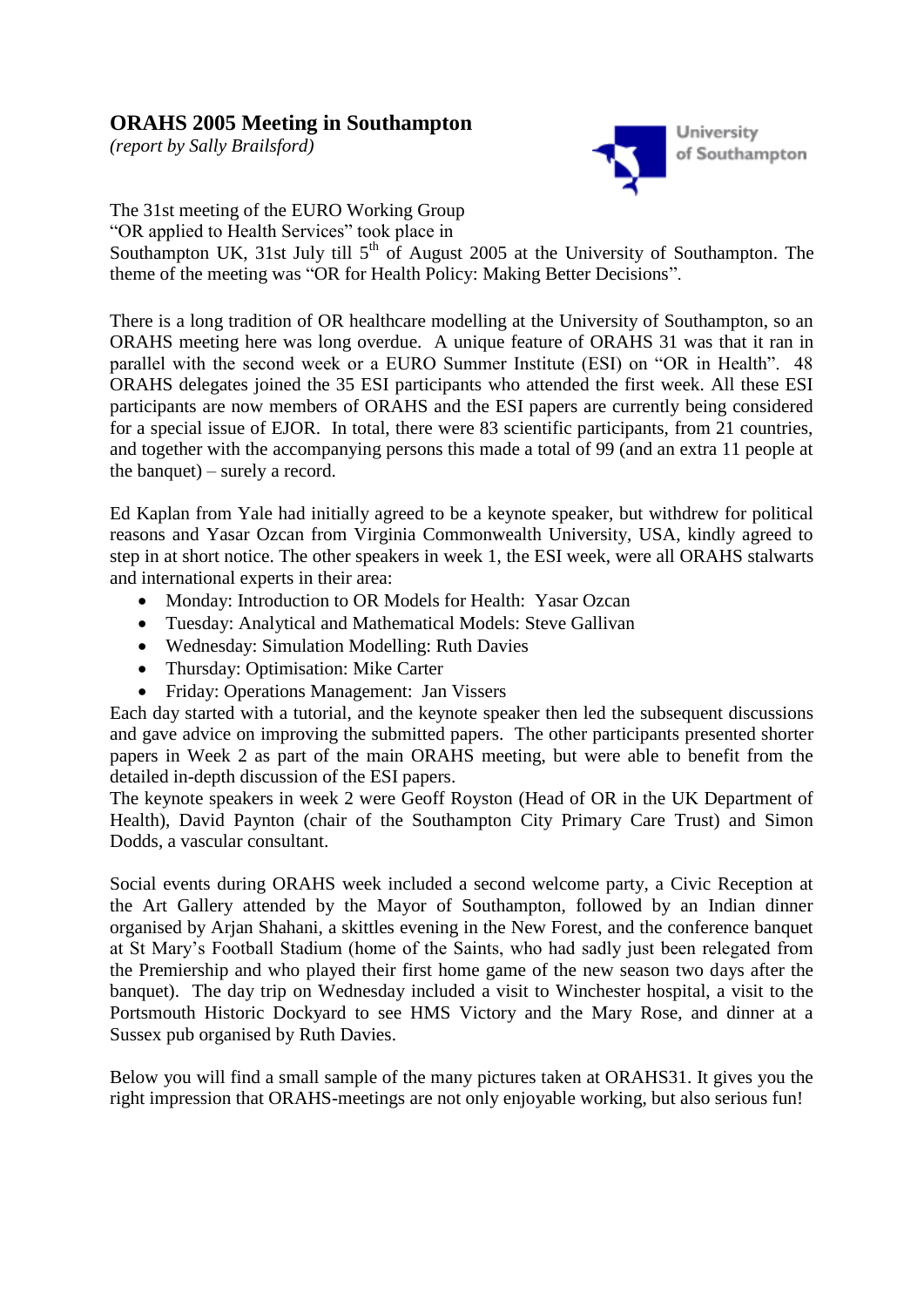

A total 41 scientific papers were presented in the second week. Some of these have been submitted for a Special Issue of the Journal of the OR Society which Sally and Paul are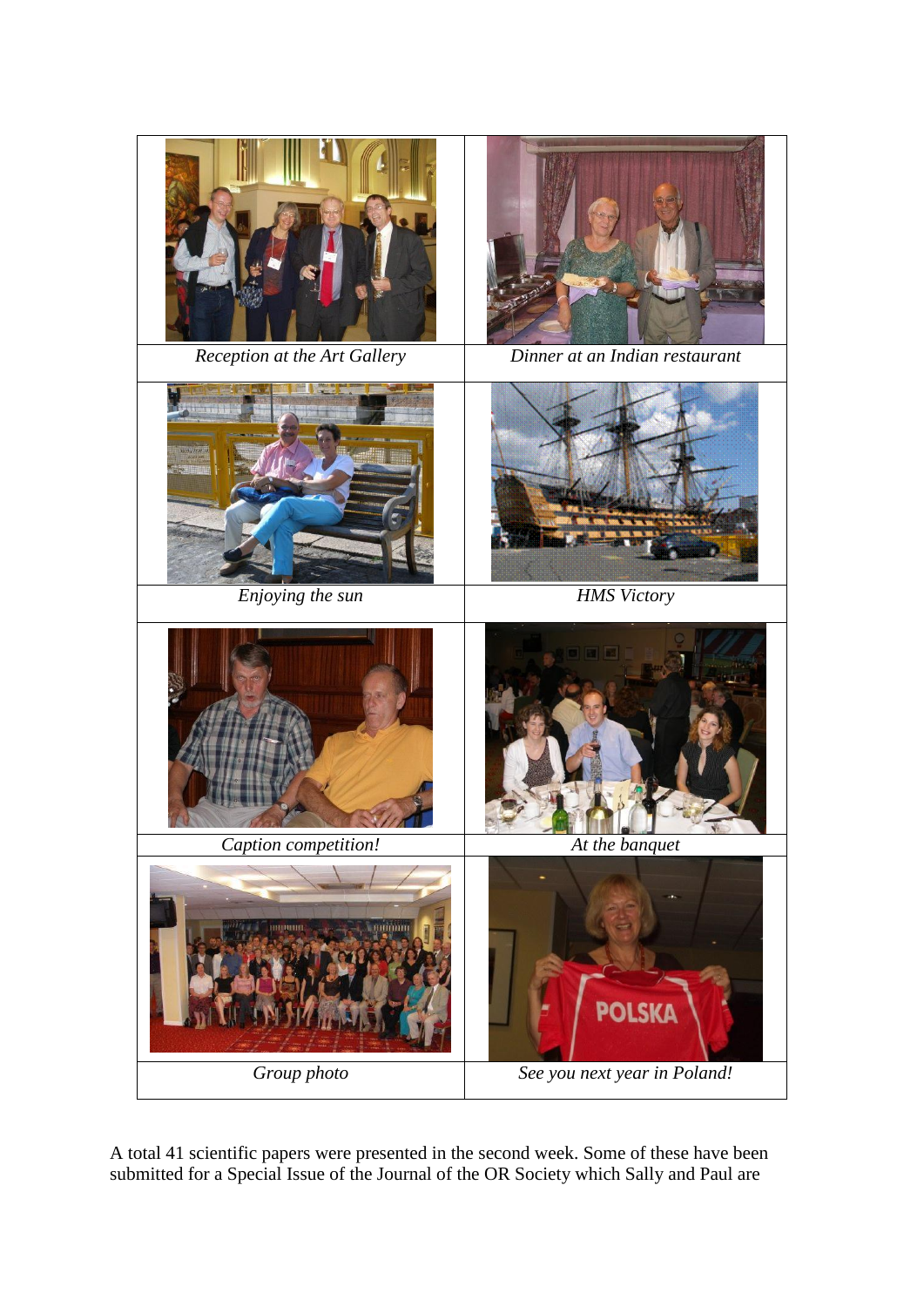currently editing (sorry, the deadline for submissions has passed). Others have been submitted for the Proceedings of ORAHS, which will appear in due course. We are also busy editing the special issue of the European Journal of OR which is the normal output from an ESI. So many thanks to all of you who have kindly agreed to referee papers for all these publications.

*And Finally*....The whole fortnight was totally exhausting but the most tremendous fun. I would like to thank all the organizing committee, in particular Paul Harper, whose many talents include the ability to carry large numbers of duvets up and down several flights of stairs (not part of the academic job description!) and Charlotte Rugby from the School of Management, whose organizational skills and hard work behind the scenes helped make the two week marathon go amazingly smoothly. Many thanks also go to Sigrid Shahani, who organised and coordinated the Accompanying Persons programme. The strong contingent of Southampton health OR PhD students also provided much valuable help with the social events and countless other odd jobs – many thanks to all of you.

# **EURO- info**

EURO has an extensive website with information on EURO conferences and EURO Working Groups. The EURO vice-president 2 in charge of the Working Groups is Professor Chris Potts, Faculty of Mathematical Studies, University of Southampton, who is not only *ex officio* a member of our working group, but has become a regular attender of our meetings. For more information about EURO, see [www.euro-online.org](http://www.euro-online.org/)

A new version of the EURO website has become available since December 2001. Working Groups can now update their own information, and annual reports of Working Groups can be printed from the site directly.

## **Web-site news** *(report by Sally Brailsford)*

The ORAHS website contains information about many of the previous meetings of the group, going back as far as 1975 when the first ever meeting was held (in Exeter, UK under the chairmanship of Duncan Boldy). It is about to be updated again with new members" details and updates from current members. Please check your details and if you would like anything changed, email Sally (scb@soton.ac.uk). You can find the website at the following address: [http://www.soton.ac.uk/~orahsweb.](http://www.soton.ac.uk/~orahsweb) We welcome ideas and suggestions for the website.

## **Short communications**

#### *Proceedings ORAHS2004 meeting in Stockholm (report by Marten Lagergren)*

The proceedings of the 30<sup>th</sup> meeting of the Group, which took place in Stockholm in 2004, are going to be published shortly. In total 14 papers will be included. Marten reports that the final editing work is well underway and that he plans to send out the book as a Christmas gift.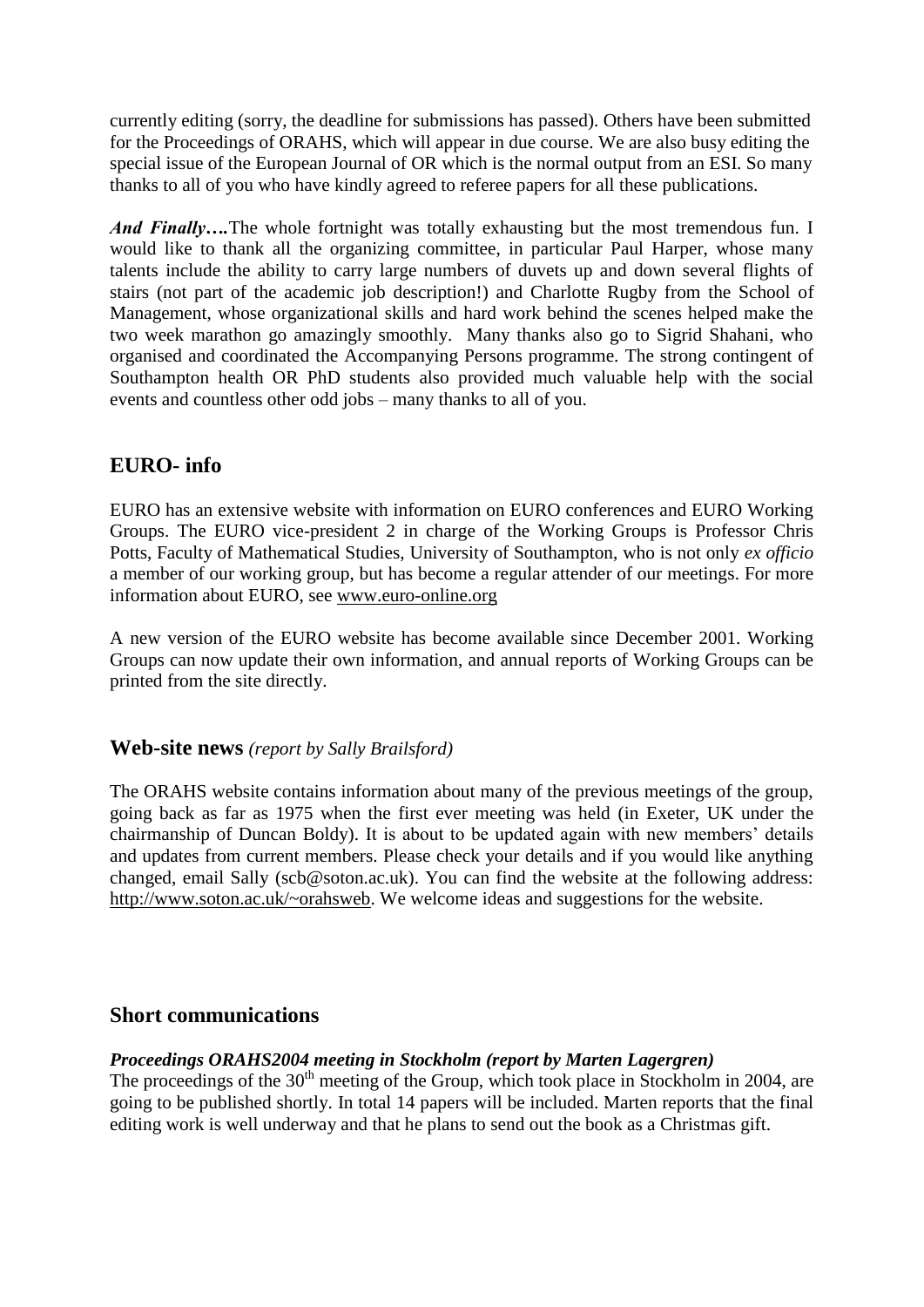#### *Health Operations Management textbook (report by Jan Vissers)*

The book 'Health Operations Management', edited by Jan Vissers and Roger Beech, was published this summer. It appeared in the Routledge Series on Health Management (ISBN 0- 415-32396-7). The focus of the book is on hospital process and resource management. It consists of an introductory part with an explicit OM focus and a number of cases studies covering different aspects of planning issues within a hospital setting, based on published articles in OR/MS journals. Martin Utley & Steve Gallivan, Paul Forte & Tom Bowen and Dave Worthington have contributed chapters on case studies. The book will be used for teaching purposes in the Master Health Care Management at the institute of Health Policy and Management of Erasmus University Medical Centre in Rotterdam.

#### *LNMB seminar on 'Operations Research and Health Care' (report byErwin Hans)*

On Thursday 19<sup>th</sup> of January 2006 there is a one-day seminar on 'Operations Research and Health Care" organized by LNMB (Dutch Network on Mathematics of Operations Research). Michael Carter is one of the speakers. For more information [http://www.lnmb.nl/conferences/lunteren2006/index.html\)](http://www.lnmb.nl/conferences/lunteren2006/index.html) or Erwin Hans (e.w.hans@bbt.utwente.nl)

#### *INFORMS Hong Kong – Health Application Stream (report by Marion Rauner)*

Yasar Ozcan invited Marion Rauner to organize a session in the Health Application Stream at the INFORMS Hong Kong Conference [\(http://www.informs.org/Conf/Hongkong06/\)](http://www.informs.org/Conf/Hongkong06/). For the 2006 conference, all sessions and abstracts will be submitted online using the INFORMS abstract processing system by January 15, 2006. Marion invites all members to present a paper a session organized by Marion. This would be a good opportunity for sharing research ideas and for meeting colleagues in the field of health care modelling. For more information please contact: [marion.rauner@univie.ac.at](mailto:marion.rauner@univie.ac.at)

#### *AG-Workshop 2006 May Graz (report by Marion Rauner)*

From 18-19 May 2006 the German OR Working Group "Optimization of Biosystems" and the Austrian OR Society and its Working Groups organize a joint workshop "Challenges in the Optimization of Health and Biosystems" at Karl-Franzens-University Graz. The topics of the workshop include: Health and the Lifesciences, Optimization of Biosystems, Auctioning and Emission Trading Markets, Allocation Rules and Bargaining Procedures, Experimental Studies and Forecasting. Invited speakers from the Earth Institute of the Columbia University New York and Siemens (Munich) will attend the workshop. The organizers are Prof. Dr. Ulrike Leopold-Wildburger (Karl-Franzens-University Graz), Prof. Dr. Margit Sommersguter-Reichmann (Karl-Franzens-University Graz), Prof. Dr. Marion Rauner (University Vienna), Dr. Doris Behrens (University Klagenfurt) and Prof. Dr. Stefan Pickl (University of the Armed Forces Munich). Registration and Abstract (1 page - deadline midMarch) to [stefan.pickl@unibw.de](mailto:stefan.pickl@unibw.de) (Tel. +89 6004 2400). Presentations of members of the ORAHS Working Group are very welcome!

#### *Special Issue Health OR Central European Journal of OR (report by Marion Rauner)*

We are glad to announce that the special issue on "Quantitative Decision Support for Health Services" of the Central European Journal of Operations Research (edited by Marion Rauner, Doris Behrens, and Claudia Wild) hast just been published (2005: Vol. 13, No. 4). Three papers were authored by members of ORAHS.

#### *Balance of Care: updated website (report by Paul Forte)*